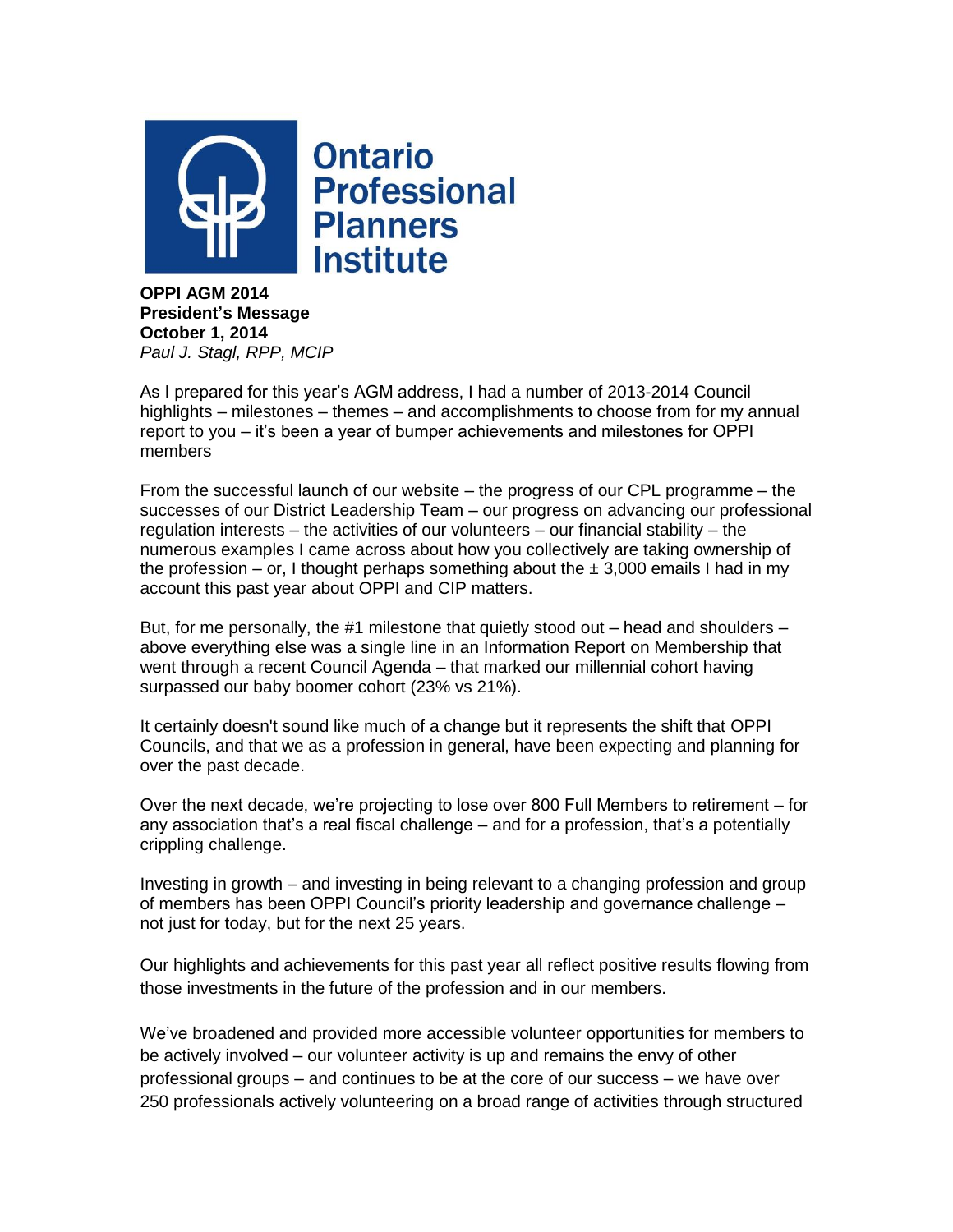committees/groups – we have many more also volunteering on individual activities – an example that jumps out for me is our recent calls for Mentors that has resulted in over 60 members identifying themselves on OPPI's website for that volunteer activity. I'm looking forward to watching that becoming an area of increased volunteer activity.

Our Districts, through our District Leadership Teams, brought the membership a diverse and exciting selection of events and programmes last year, with increased member participation – my favourite programme initiative from last year was the wildly successful "Planning Considerations for Medical Marijuana Facilities" session – and we're looking forward to an equally exciting 2014-2015 programme.

We have a comprehensive communications strategy, a learning strategy guide and an updated and flexible Website to provide our members with the best and most timely information, resources and linkages for their practices and for their volunteer efforts and platforms to deliver our messages and to promote public education on planning issues, to members, partners and other key stakeholders.

Our Planning Issues Strategy Group's "Calls to Action" continue to attract attention and focus to our sustainable, healthy community policies.

The response from our millennials and gen x'ers has been overwhelmingly supportive for our CPL programme – over 40% of you used last year's transition year to extend your credits into 2014 – and almost three-quarters of you are well into completing this year's requirements.

We're involving the next generation at an early stage – students and young professionals – through programmes, outreach and participation – and the response has been dynamic. At last week's joint Outreach Committee and Student Liaison Committee meeting we heard some very exciting visions and expectations for the future. The young professional is very engaged.

Council continues to move forward on updating our 1994 RPP legislation and on professional self-regulation – my undertaking to you at last year's conference was to ensure that whatever the outcome of this initiative, OPPI professionals would remain leaders in this area, as we were when the 1994 legislation was introduced. With the provincial election now settled, discussion opportunities have been identified and Council continues to move forward on positioning Members for the future by advocating professional regulation and enhanced title protection for the planning profession. OPPI has again retained a government relations consultant to assist with meeting and gaining the support of government officials and MPPs.

I'm often asked why we need to do this. For me, it's less about a self-interest need as it is about encouraging the province to recognize and support the importance of planning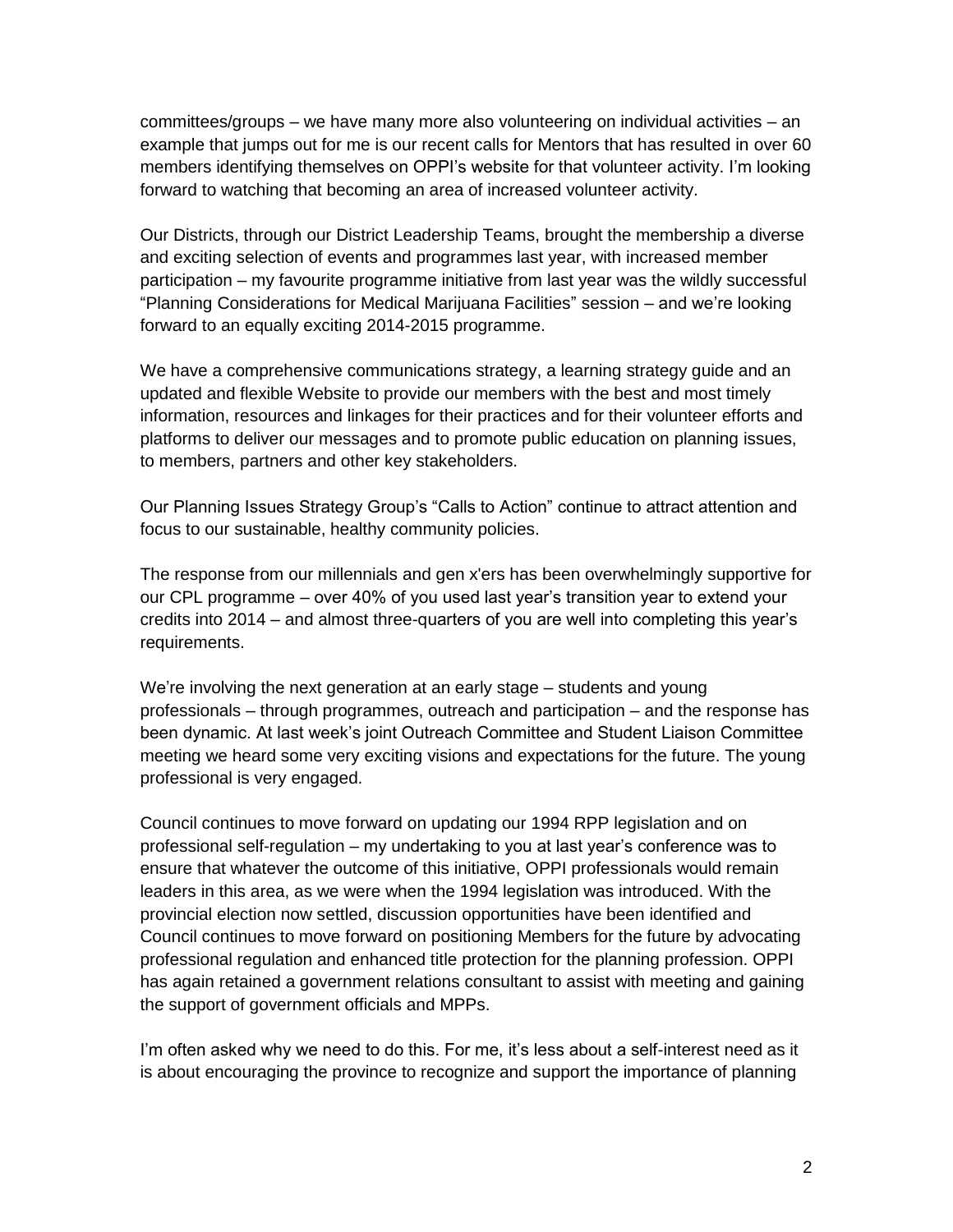and the planning profession in the same way as we recognized it ourselves through our private Bill in 1994 and in the same way as other provinces have.

A position paper has been drafted and meetings scheduled with the minister and staff of Municipal Affairs and Housing, as well as other professional regulators and associations. We also continue to monitor recent legislative updates and efforts by partner Provincial and Territorial Institutes and Associations (PTIA), and those of other professions in Ontario.

Earlier today we had a Symposium session on "Enhanced Self-Regulation Legislation for the Planning Profession in Ontario", which was again well attended and which provided us with excellent feedback. Our expectation is that we will have more such consultations in the forthcoming months as we focus in on what is in the best interests of the profession and the public.

OPPI's task is to ensure planning professionals are ready for the challenges ahead. Ensuring we remain current with contemporary practice and effective in the dynamic environment ahead. Ensuring we have the skills, knowledge and commitment to the public interest to plan the communities and spaces the next generation needs. Ensuring we can offer meaningful leadership province-wide, in all spheres of practice.

At last year's OPPI Annual Conference, I reflected on the fact that standing still as a profession is not an option. As we transition towards the next 2 decades of growth, and the challenges that growth represents for the public at large, I am pleased to report that OPPI and OPPI's professional planners are committed to providing those skills, leadership and commitments to the public interest.

We are indeed blessed to have so many engaged professional members, active leaders on Council and a first rate professional staff at the OPPI office. Together it is an unparalleled team. Professional planners in Ontario are not standing still.

On a final note – it's not directly an OPPI AGM business – I have a current topic that I wanted to briefly reflect on.

On the national CIP front, with July's 94% support of CIP's national Articles of Continuance, CIP Council is now in the midst of canvassing input on its realignment structure so as to have a new CIP By-law ready for a membership vote in early 2015.

From the comments that I've heard on my various travels, it looks like CIP Council will have a broad spectrum of input to consider, ranging from "very supportive", to "stay at the status quo", to "let's go back to the way things were before" and through to that "the changes don't go far enough".

I wanted to take this opportunity to encourage all OPPI members to participate in that input – and in getting your comments to CIP Council through CIP's member feedback so